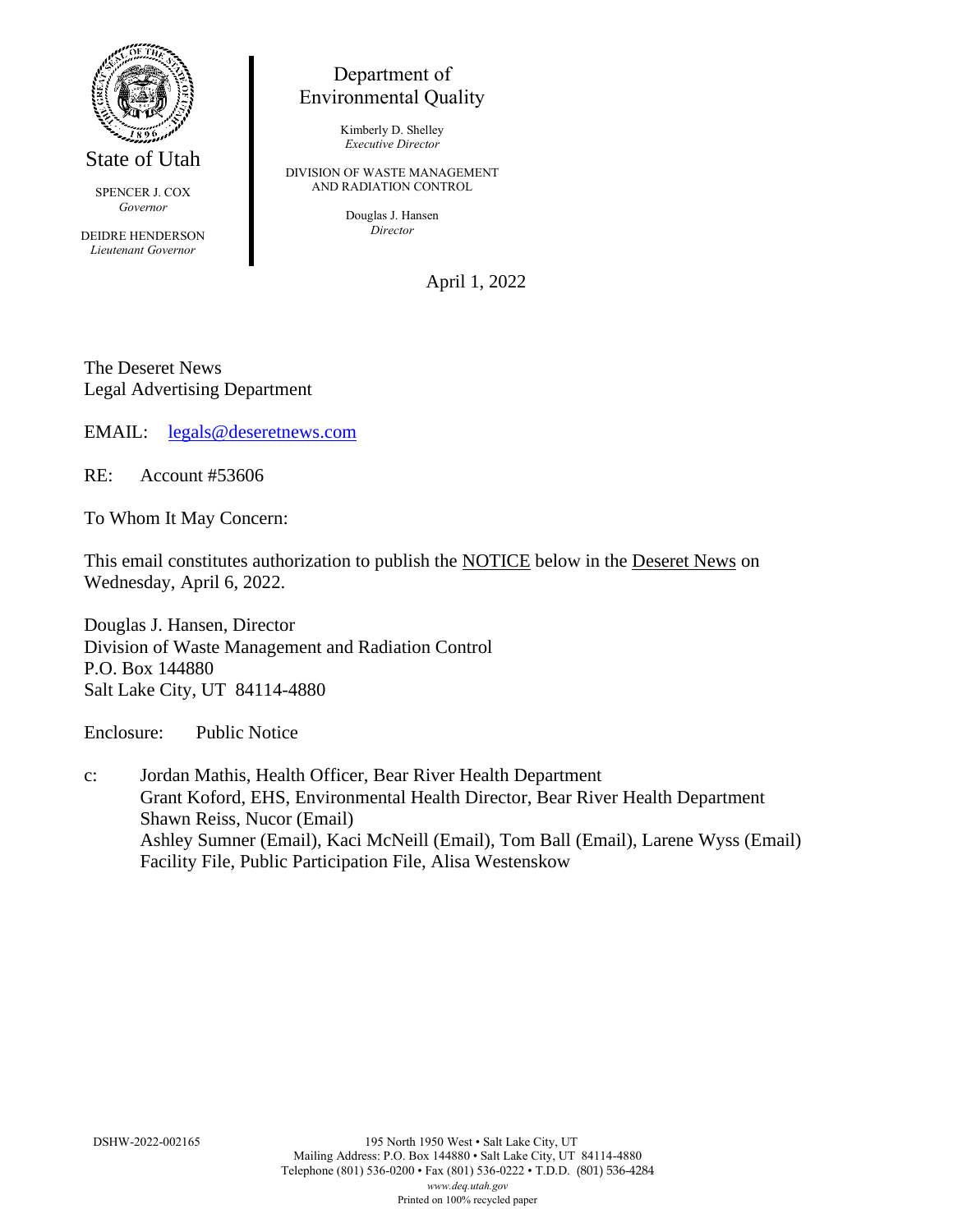

State of Utah

SPENCER J. COX *Governor*

DEIDRE HENDERSON *Lieutenant Governor*

## Department of Environmental Quality

Kimberly D. Shelley *Executive Director*

DIVISION OF WASTE MANAGEMENT AND RADIATION CONTROL

> Douglas J. Hansen *Director*

> > April 1, 2022

The Salt Lake Tribune Legal Advertising Department

EMAIL: [legals@sltrib.com](mailto:legals@sltrib.com)

RE: Account #SLT0010250

To Whom It May Concern:

This email constitutes authorization to publish the NOTICE below in the Salt Lake Tribune on Sunday, April 10, 2022.

Please send invoice and affidavit of publication to:

Douglas J. Hansen, Director Division of Waste Management and Radiation Control P.O. Box 144880 Salt Lake City, UT 84114-4880

Enclosure: Public Notice

c: Jordan Mathis, Health Officer, Bear River Health Department Grant Koford, EHS, Environmental Health Director, Bear River Health Department Shawn Reiss, Nucor (Email) Ashley Sumner (Email), Kaci McNeill (Email), Tom Ball (Email), Larene Wyss (Email) Facility File, Public Participation File, Alisa Westenskow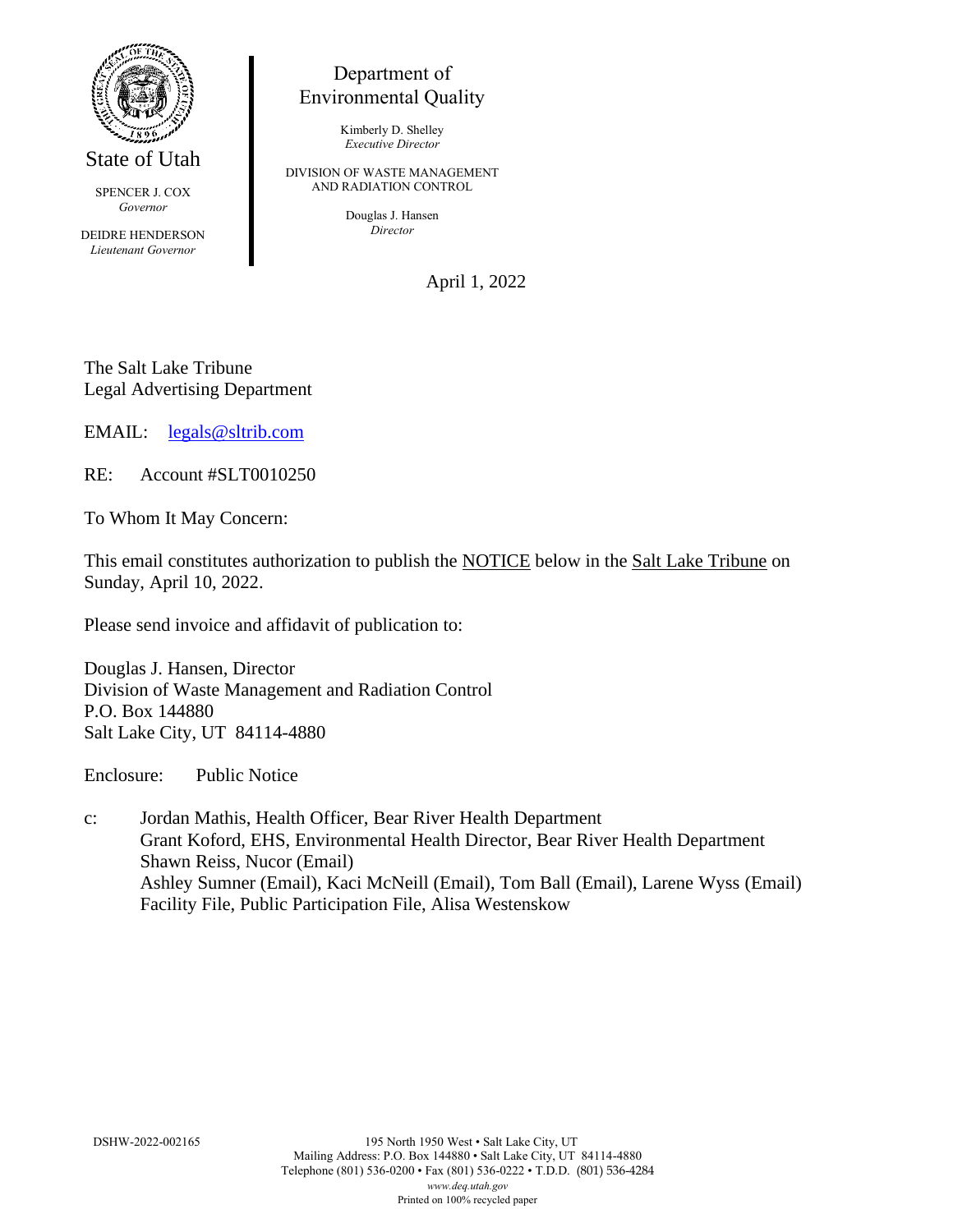

State of Utah

SPENCER J. COX *Governor*

DEIDRE HENDERSON *Lieutenant Governor*

## Department of Environmental Quality

Kimberly D. Shelley *Executive Director*

DIVISION OF WASTE MANAGEMENT AND RADIATION CONTROL

> Douglas J. Hansen *Director*

> > April 1, 2022

Box Elder News Journal Legal Advertising Department

EMAIL: [legals@benewsjournal.com](mailto:legals@benewsjournal.com)

RE: Account # LOC0629

To Whom It May Concern:

This email constitutes authorization to publish the NOTICE below in the Box Elder News Journal on Wednesday, April 6, 2022.

Please send invoice and affidavit of publication to:

Douglas J. Hansen, Director Division of Waste Management and Radiation Control P.O. Box 144880 Salt Lake City, UT 84114-4880

Enclosure: Public Notice

c: Jordan Mathis, Health Officer, Bear River Health Department Grant Koford, EHS, Environmental Health Director, Bear River Health Department Shawn Reiss, Nucor (Email) Ashley Sumner (Email), Kaci McNeill (Email), Tom Ball (Email), Larene Wyss (Email) Facility File, Public Participation File, Alisa Westenskow